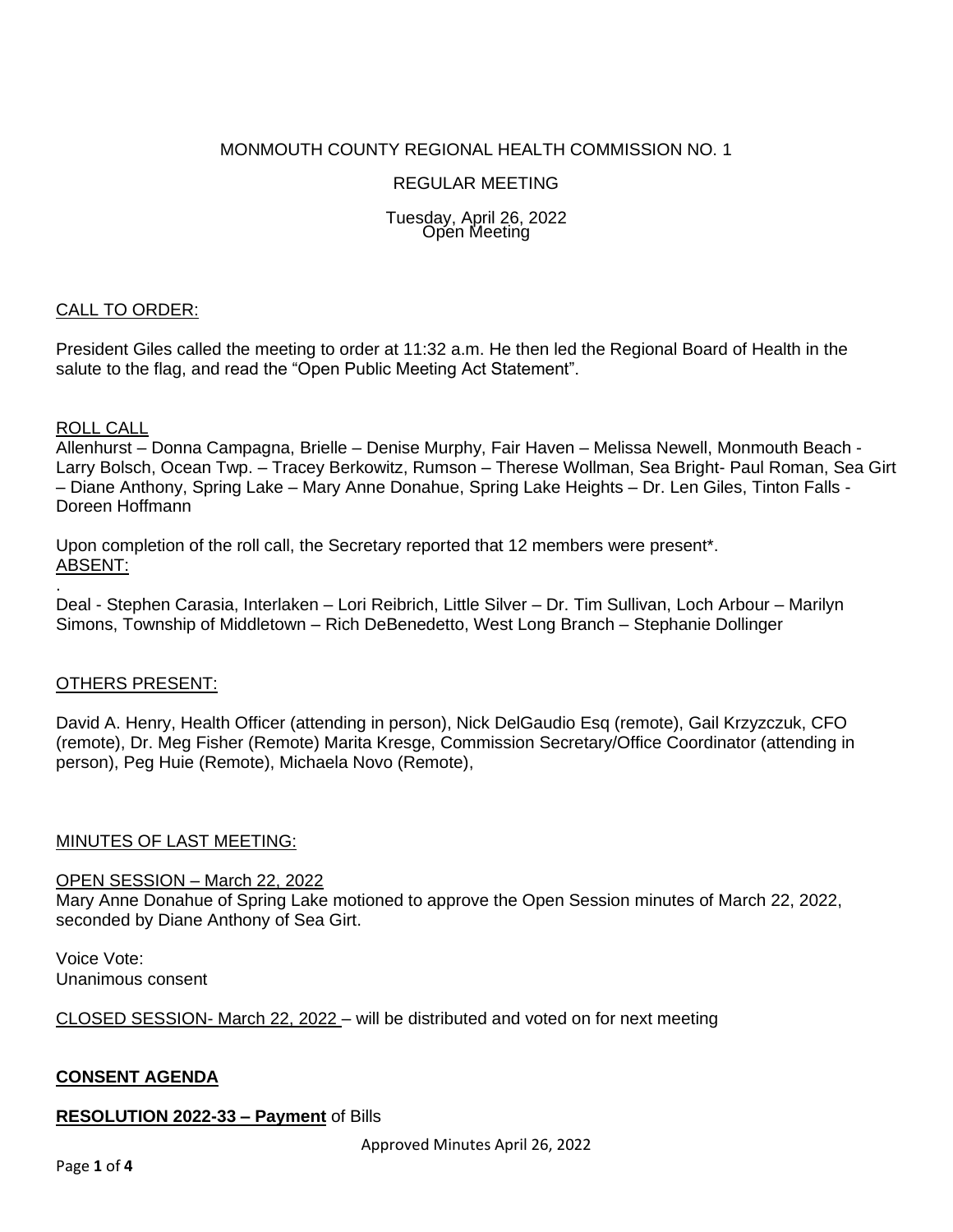# **RESOLUTION 2022-35 – Hire** PT REHS – Liz Hernandez **RESOLUTION 2022-36 – Contract** Auditor Samuel Klein & Co, LLP **RESOLUTION 2022-37– Special** Accounting services & Training

Paul Roman of Sea Bright motioned to adopt resolutions 2022-33, and 2022-35 through 2022-37 seconded by Mary Anne Donahue of Spring Lake.

| Roll Call Vote: |     |                     |     |
|-----------------|-----|---------------------|-----|
| Allenhurst      | Yes | Rumson              | Yes |
| <b>Brielle</b>  | Yes | Sea Bright          | Yes |
| Fair Haven      | Yes | Sea Girt            | Yes |
| Monmouth Beach  | Yes | <b>Spring Lake</b>  | Yes |
| Ocean           | Yes | Spring Lake Hts     | Yes |
|                 |     | <b>Tinton Falls</b> | Yes |

VOTE: 11 Ayes, 0 Nay, 0 Abstain, Motion Carries

## **RESOLUTION 2022-34**

Resolution 2022-34 to enter into Closed Session

At 11:39 am Diane Anthony of Sea Girt motioned to enter Closed Session for the purpose of litigation or contract negotiation, employment, seconded by Larry Bolsch of Monmouth Beach. Marita Kresge Commission Secretary and Dave Henry HO, Peg Huie, Michaela Novo were placed in Zoom waiting room.

## HEALTH OFFICERS REPORT

President Giles sent a letter out to everyone to go over the HO report information that was emailed to all because there is a lot of information there, and this gives everyone time to review and prepare any questions they may have, as well as to prevent the HO from Having to go over it all again. HO Dave said he did wish to add we have a number of Covid vaccine clinics coming up, and we now have Covid test kits at the office which we will gladly distribute to our towns, and to the public. We ask the public to limit to three each. We have 500, and we can get more. Additionally, the VPOC committee submitted a Covid Vaccine success story to a state publication, and we will provide a link to this at the next meeting.

#### HEALTH OFFICER'S UPDATE:

The new [Plastic bag ban](https://www.nj.gov/dep/get-past-plastic/) is in effect as of May 4, 2022. It is the responsibility of Local Health Departments to enforce the plastic straw ban.

#### BUDGET & FINANCE COMMITTEE:

President Giles said he asked our CFO Gail to prepare a spread sheet about what our individual town assessments would be this year if we did not have Ocean Township for part of the year, and West Long Branch for part of the year, which he shared on the screen. In summary, there is a \$124,000 deficit that will have to be shared by our towns, which will be a 17% increase per town. In the last column was a comparison to the County rate for each town since some towns have inquired. President Giles said we are looking at significant increases, he wanted to make sure everyone was aware so we are not waiting to bring this up in October, he wants everyone thinking about this, and asked if there were any questions from the group?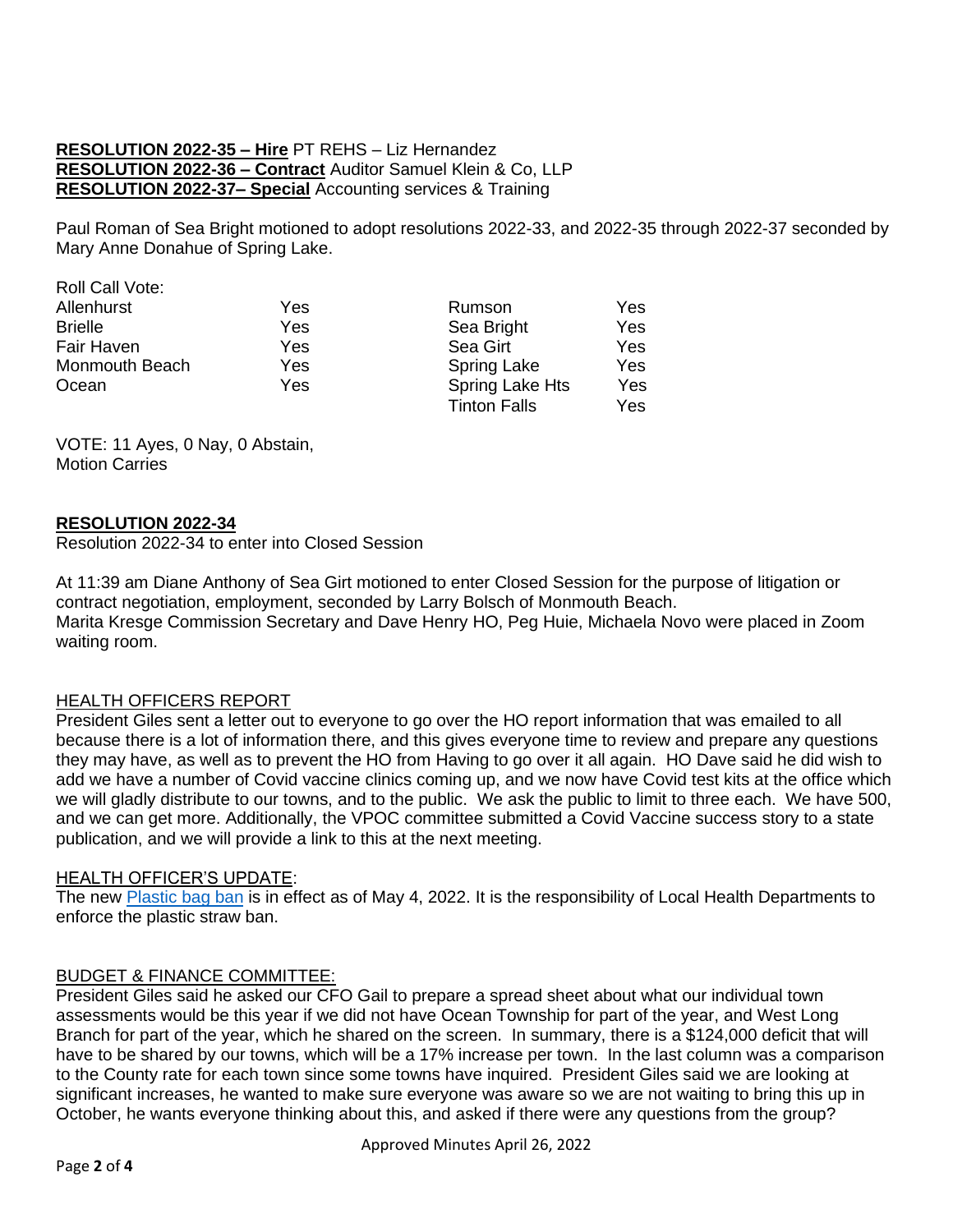Melissa Newell of Fair Haven asked if grant funds could make up any deficit in operating budget? CFO Gail K explained grants can minimally be used towards employees and this has to be made up by the towns.

#### CFO REPORT:

Gail Krzyzczuk stated that she has no report at this time.

#### TREASURER'S REPORT:

The Statement of Accounts was distributed to all commissioners, but there was no report for today.

# COMMUNICATIONS:

None

## HUMAN RESOURCES COMMITTEE:

Mary Anne Donahue stated the HR Committee met and they are beginning the process of reviewing the Policy/Procedure manual which will take a few months.

## OPERATIONS COMMITTEE:

No report at this time.

#### AUDIT COMMITTEE

The decision was made to go with Samuel Klein & Co. LLP, they have offices in Newark and Freehold, we will be doing business with the Freehold office.

#### GOVERNANCE COMMITTEE:

Paul Roman asked our commission members to review the new Governance Manual as it contains a lot of useful information.

#### PRESIDENT'S REPORT:

President Giles thanked the commissioners for attending the meeting, and our committee members for all their efforts.

ORDINANCES: No Pending Readings, Introductions or Adoptions

#### PUBLIC COMMENT PERIOD:

HO Dave Henry thanked Tracey Berkowitz as this is her last meeting, and said it has been an honor serving Ocean Township.

Paul Roman said he testified before the NJ Assembly and the Senate Budget committee on behalf of the Local Boards of Health Association. He shared that Senator Gopal has introduced a Bill that was already run by the Governor to reinstate the Public Health Priority Funds that we lost in 2011. They are only putting in for Ten Million dollars that we lost although we asked for more, but at least he's comfortable with giving us back the Public Health Priority Funds. Senator Gopal has put in a provision that will probably wind up a referendum to add it to the constitutionally mandated things that funding is provided for in the state. We have never had this